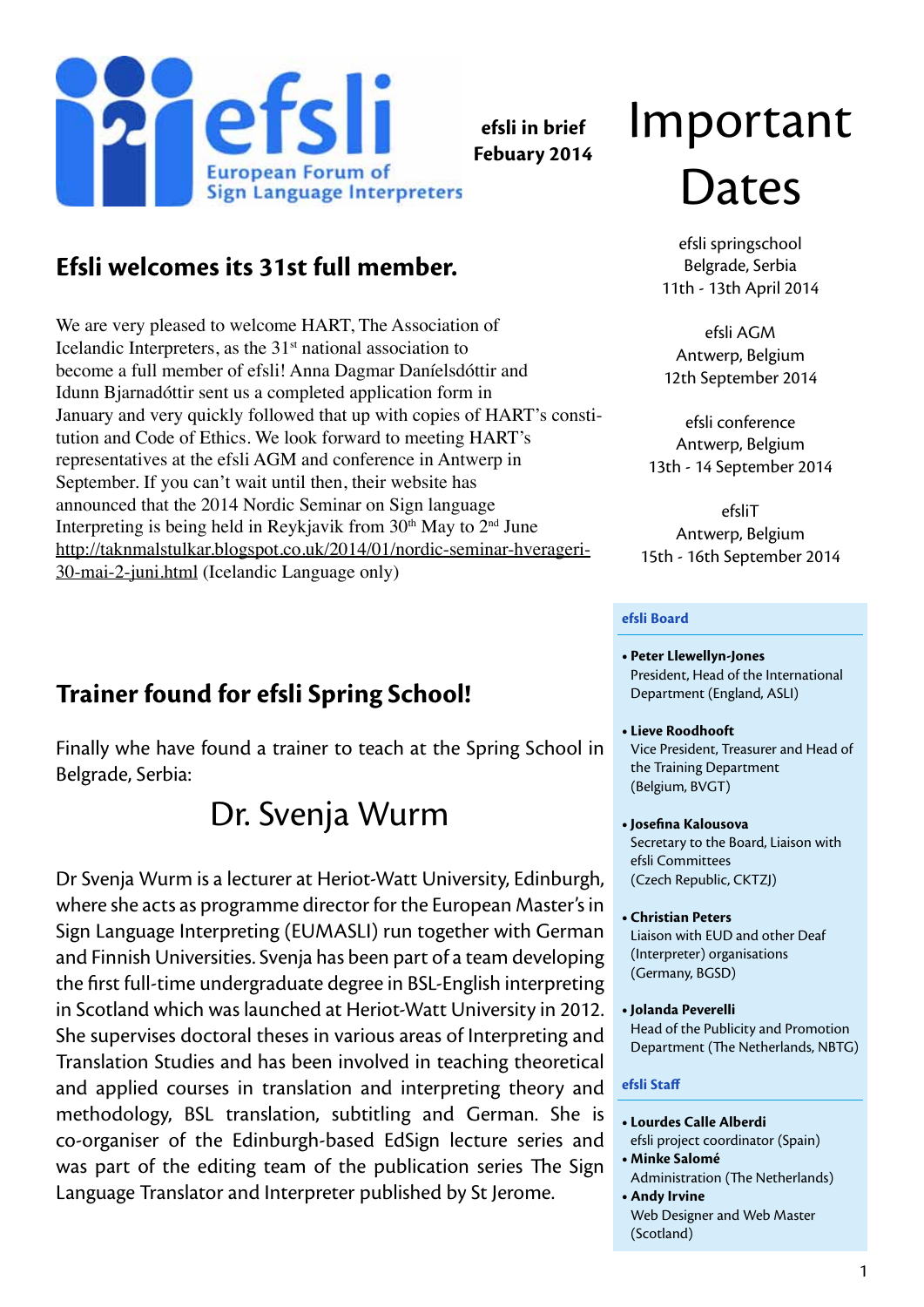Her research exploring the notion of signed language translation (rather than interpreting) is characteristic of her general research interests in recorded translation involving written and signed texts, multimodal translation, Deaf literacy practices and qualitative methodology, as well as addressing her more general motivation to encourage exchange between signed and spoken/written language translation, and translation and interpreting scholarship.



## **This school will take place from 11-13 April 2014. The Subject is: "Interpreting Research"**

#### Last chance to register: deadline 1st march 2014

**<http://efsli.org/events/efsli-schools/efsli-spring-school-2014/>**

#### **ESOSLI**

The first European Students of Sign language Interpreting (ESOSLI) conference in 2012 started life as a student project at the University of Applied Sciences in Zwickau, Germany. It was such a success that students at the University of Utrecht in the Netherlands agreed to host the second ESOSLI conference from  $30<sup>th</sup>$  May to  $2<sup>nd</sup>$  June 2014. Maya de Wit has been invited as the keynote speaker and the current efsli President has been asked to give a paper and run a workshop. Efsli will also be exhibiting at the conference and offering the attendees an incentive to become individual members.

#### **WASLI**

Debra Russell, the President of WASLI, has contacted Peter to initiate discussions about WASLI and efsli renewing its 'Memorandum of Understanding'. One of the points for discussion is whether the serving efsli President can represent European sign language interpreters on the WASLI Board. Debra, Peter and Lieve are planning a Skype meeting on 24<sup>th</sup> or 26<sup>th</sup> February to start to explore the options. At its meeting on 15<sup>th</sup> February, the efsli Board was unanimous in supporting a closer working relationship with the World Association.

#### **EULITA**

Liese Katschinka, the President of the European Legal Interpreters and Translators Association, contacted Peter earlier this month. The constitution of EULITA requires members to be affiliated to recognised national associations and, for the past few years, Mirjam Stolk of the Netherlands Association of Sign Language Interpreters (NBTG) has represented efsli's views on the EULITA committees. At its last meeting, the Executive Committee of EULITA unanimously agreed to invite the serving president of efsli to attend its committee meetings as an observer. As a consequence, NBTG has asked Peter to be its representative on the EC-funded LIT Search project (more of which in the forthcoming Newsletter). We are looking forward to strengthening our links and working more closely with EULITA, especially as we are one of the partners in the new JustiSigns project.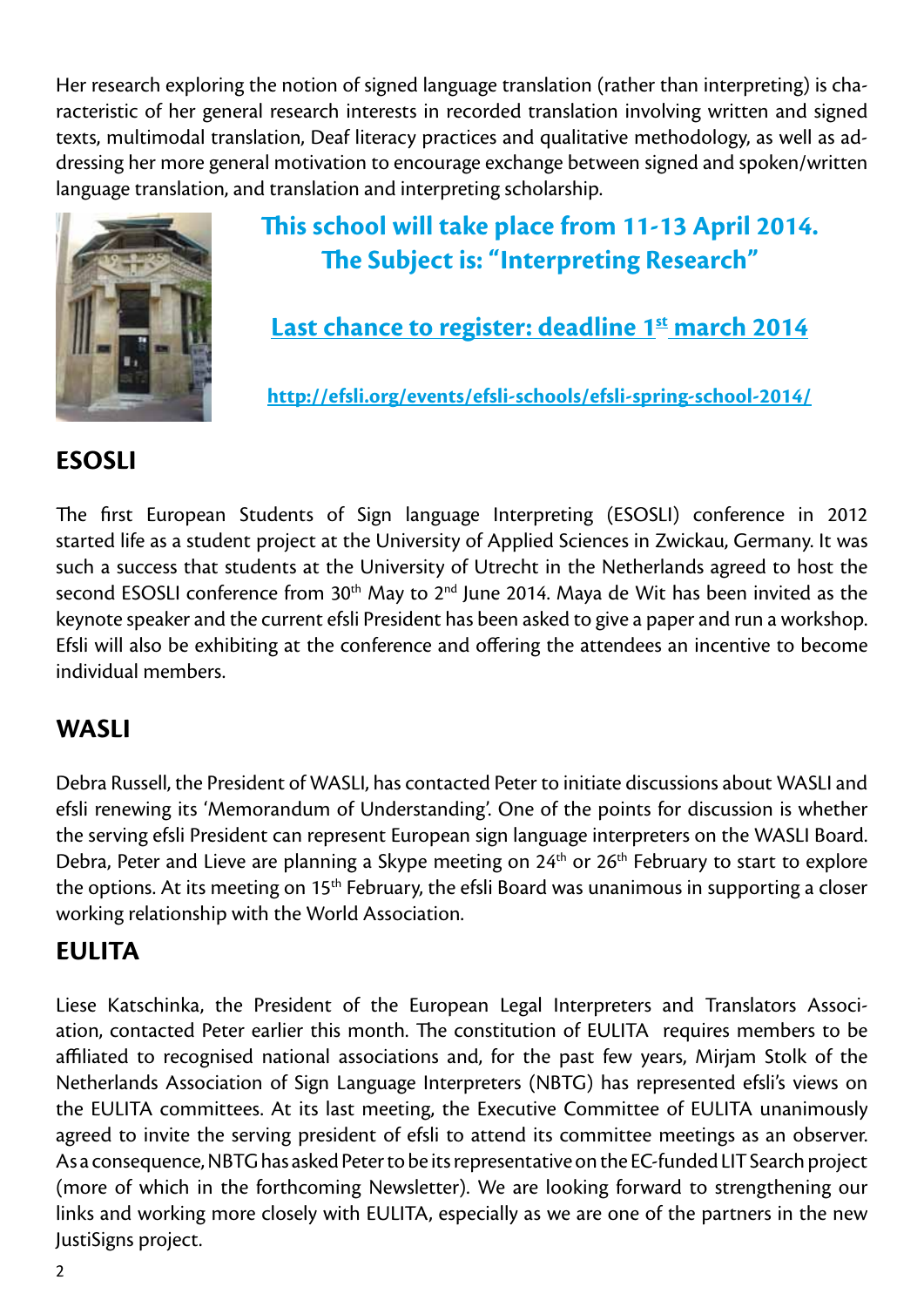#### **INSIGN : making EU institutions accessible for Deaf and Hard of hearing.**

The Insign Project continues to advance (see efsli in brief Jan. 2014 for project background). After a first consortium meeting and a kick off meeting with the European Commission (Brussels, 14th January 2014), efsli is starting with its first part of the project: research on video remote interpreting and captioning/re-speakers standards. In the coming days NASLIs will be approached by efsli to provide a list of VRS/VRI service providers in their countries. Efsli will then make direct contact with a selection of some of these service providers. With the information collected, efsli will write a first draft of standards for VRS/VRI service providers. The issues covered will include, among others, minimum qualifications and experience required, professionalism, working conditions and settings/types of interaction that can be handled appropriately by remote/relay interpreting/re-speaking services.

For the development of this project an internal online platform has been established by Designit, who in collaboration with EUD is responsible for the management of the project. Thanks to this platform efsli is informed of the development of the different tasks that involved this relevant project (academic literature review, platform development, demonstration with EU institutions, etc.). In addition, efsli is working very closely with SignVideo (UK) with the aim of developing a training package for SLI working in VRS/VRI. These training packages will be piloted in the summer in two different European countries, one with and one without established VRS/VRI services.



A detailed report on the content and planning of this exciting project will be published in the upcoming efsli Newsletter and follow up articles will be published in future efsli in briefs. For further information, please contact the efsli project coordinator: [lourdes.calle@efsli.org](mailto:lourdes.calle@efsli.org )

#### **Insign survey from Heriot-Watt University and Designit**

We would like you to tell us about your experience using video & telephone relay services. Please take part in our online survey which have been developed by Heriot-Watt University and Designit. Your responses will be a great help.

User survey: <http://surveyit.com.es/users>- for deaf, hard of hearing and hearing people

Interpreter survey: <http://surveyit.com.es/interpreters>- for interpreters

Respeaker/Captioner survey: <surveyit.com.es/respeakers> - for Respeakers/Captioners

#### **Deadline 15 March 2014**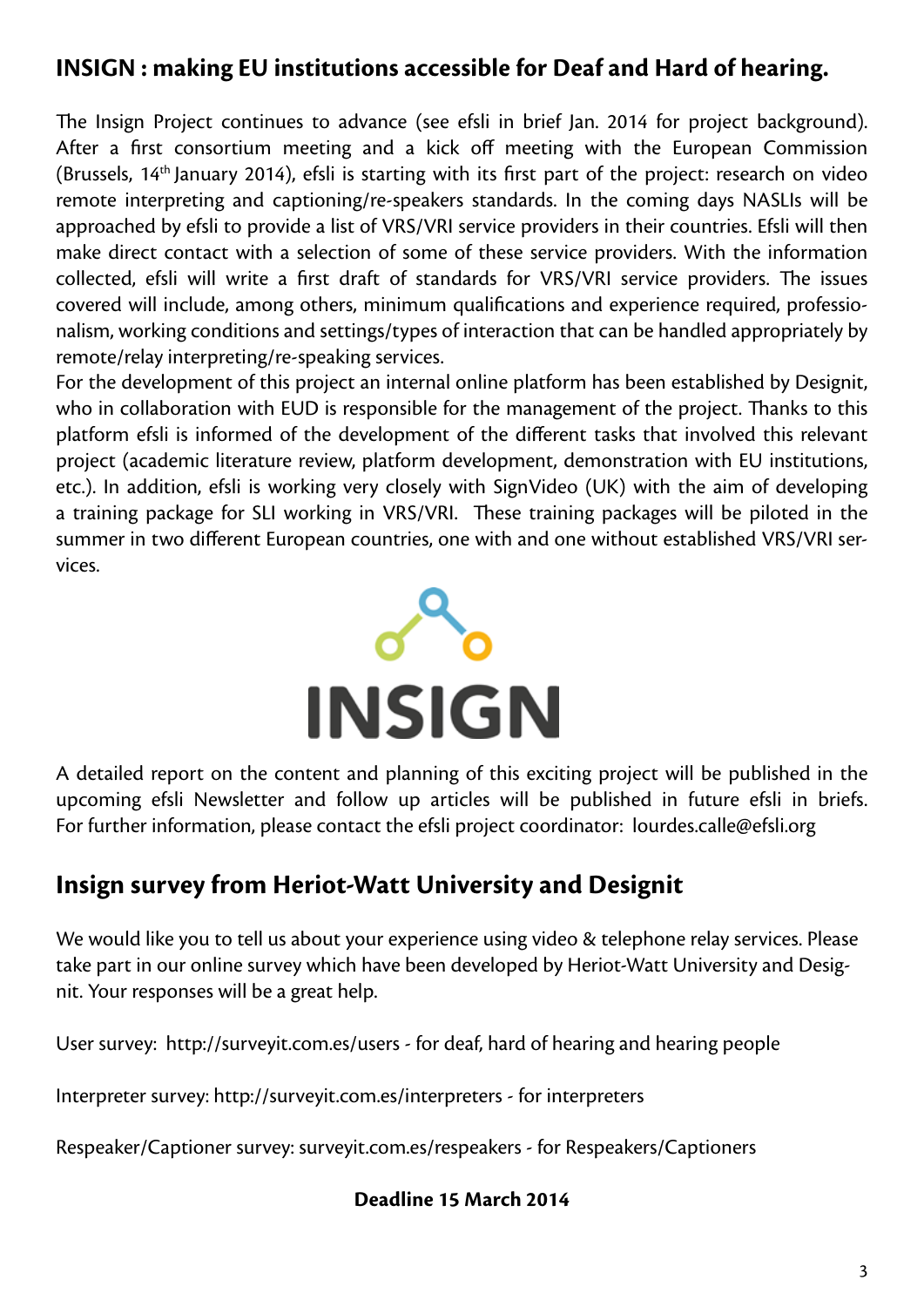#### **European Public Service Interpreting and Translation Network**

Peter represented efsli at the first exploratory meeting of the proposed 'network' at the European Commission's 'Committee of the Regions' in Brussels in October last year. From the outset it was agreed that the network should comprise signed language as well as spoken language interpreters. Currently chaired by Pascal Rillof of the Flanders Kruispunt Migratie-Integratie (im/migration and integration service), the fledgling organisation has been working on developing a constitution and building a framework for a central web-based 'repository' of published research into community/public service interpreting. The initiatives are being supported by the European Commission's 'Directorate General Interpreting' which has offered to host the repository website. A formal meeting to agree the constitution/statutes, elect a President and formally launch the new organisation is being held at the University of Alcala (Spain) on 2<sup>nd</sup> April.

#### **AIIC guidelines related to sign language interpreting**

AIIC (The International Association of Conference Interpreters), which at their 2012 general assembly in Buenos Aires (Argentina) welcomed sign language interpreters into the fold for the first time, has recently published on its website two sets of guidelines related to the sign language interpreting field. On the one hand, a set of guidelines for spoken language interpreters working in mixed teams and, on the other hand, a set of guidelines for sound engineers when sign language and spoken conference interpreters work in the same team. Both sets can be found and downloaded at AIIC´s website:

- **Guidelines for spoken language interpreters working in mixed teams** [http://aiic.net/page/6701/guidelines-for-spoken-language-interpreters-working-in-mixed-teams/lang/1](http://aiic.net/page/6701/guidelines-for-spoken-language-interpreters-working-in-mixed-teams/lang/1 )
- **Guidelines for sound engineers when sign language and spoken conference interpreters work in the same team**

[http://aiic.net/page/6700/guidelines-for-sound-engineers-when-sl-and-spoken-conference-interpreters](http://aiic.net/page/6700/guidelines-for-sound-engineers-when-sl-and-spoken-conference-interpreters-	work-in-the-same-team/lang/1 )[work-in-the-same-team/lang/1](http://aiic.net/page/6700/guidelines-for-sound-engineers-when-sl-and-spoken-conference-interpreters-	work-in-the-same-team/lang/1 ) 

#### **Notifications**



#### **Beppie van den Boogaarde**

The efsli board would like to welcome Beppie van den Bogaerde to the efsli Committee of Experts. Beppie is currently Professor of Deaf Studies at HU (Hogeschool Utrecht) and Professor of Sign Language at UvA (University of Amsterdam)

Thank you very much for joining our Committee of Experts!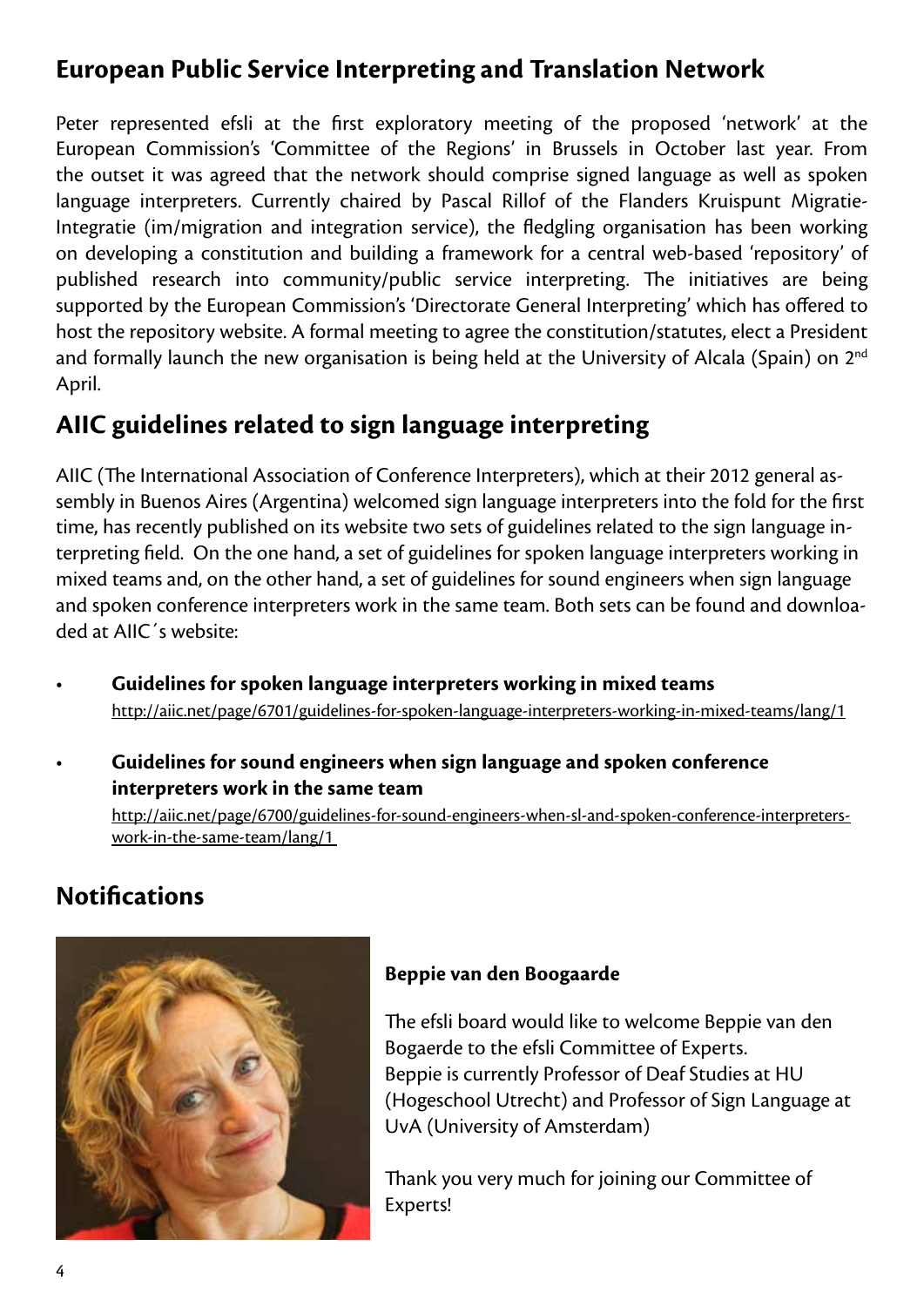#### **AGM and Conference**

## **12-14 September 2014 efsli 2014 AGM and Conference Antwerp, Belgium**



*"Mind tricks: Our brain is the limit. Cognitive processes in sign language interpreting"*



In association with the Belgian Association of Sign Language Interpreters (BVGT)

Efsli Board members have been in close contact with the Belgian Association of Sign Language Interpreters which is hosting this year's efsli conference in Antwerp in September. The theme 'Mind Tricks' promises to be particularly interesting and informative because modelling the interpreting process, which was a major area of research in the 1980s and '90s, has been sadly neglected over the past decade because of the focus on 'role' and 'professionalism'. The theme, chosen by BVTG, gives us an excellent opportunity the redress the imbalance.

## **NOW available in the efsli SHOP**



**The "Learning Outcomes** are intended to be relevant to all signed language interpreters, regardless of hearing status. All of the learning outcomes are designed as descriptors of the minimal level of competence for entry to the profession and are predicated on the following notional conditions: that students are following a course of study that is of three years duration and that the majority of students have no or little signed language competence at entry. It is important to note that this is intended merely as a reference framework which represents the minimal threshold competencies that interpreter trainers and practitioners from across Europe believe are required for practice.

The purpose of **"Assessment Guidelines"** is to present a set of possible types of assessment which are in use throughout Europe when assessing learning outcomes within educationalprogrammes. The efsli "Learning Outcomes for Graduates of a Three Year SignLanguage Interpreting Programme", served as a basis for the discussion in the Dublinworkshops and provided the point of reference for the present guidelines. However, while these guidelines are pitched at a three-year undergraduate course, it is our hope that this document will also function as a point of reference and resource to those who may be working outside of that framework.This document is divided into two parts; general recommendations and specific assessment tools. A glossary of terms has also been included to provide definitionsof core terminology used.